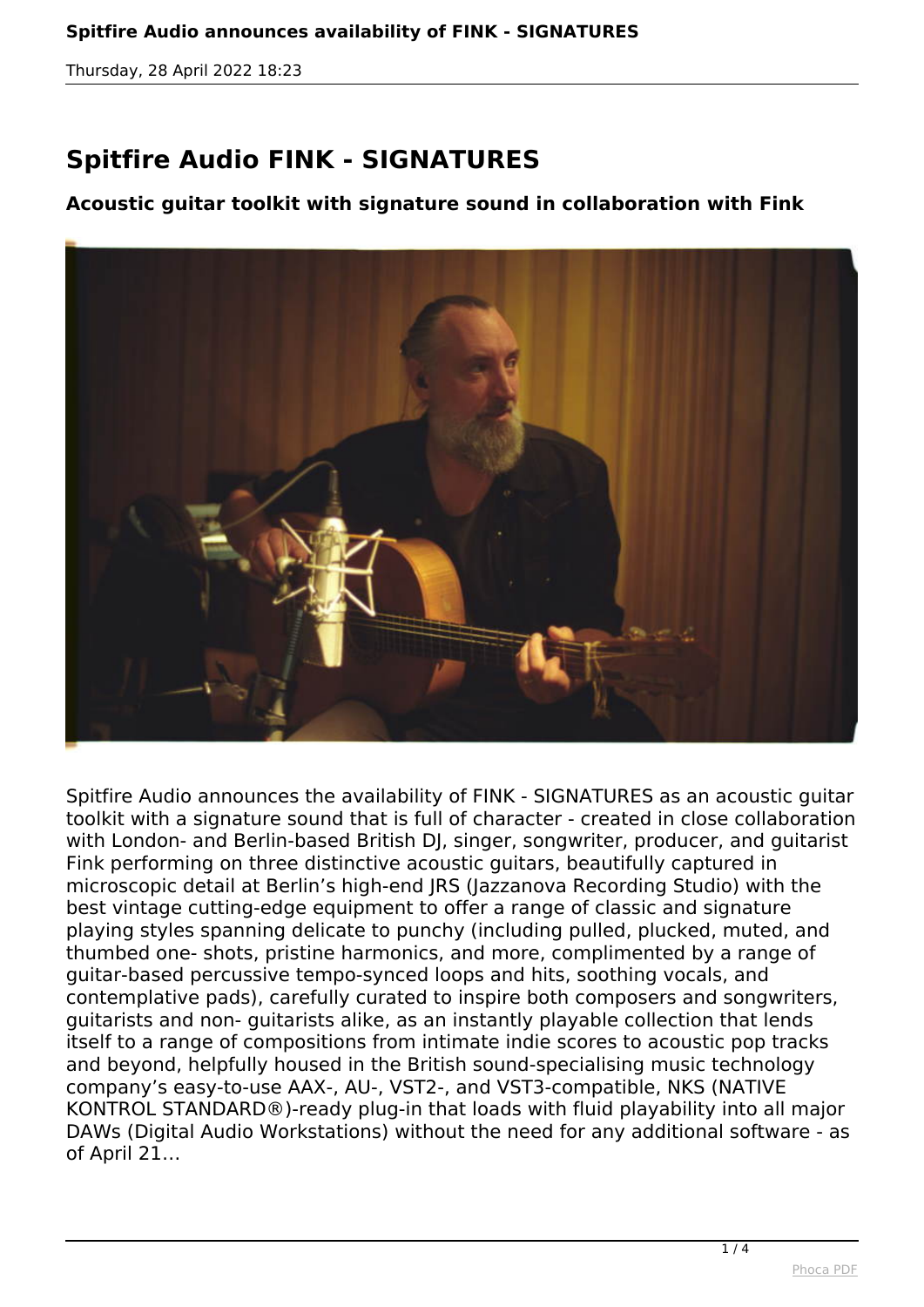*As implied by name, FINK - SIGNATURES features a range of core and extended techniques from the heart and mind of renowned guitarist, producer, songwriter, and artist Fink - Fin Greenall, who initially made a name for himself as a DJ and producer signed to the seminal house, hardcore, and techno label Kickin' Records in London's Ladbroke Grove, subsequently signing with well-known London independent Ninja Tune, before developing his signature guitar-based folk- and blues- inspired sound as an in-demand collaborator for various established artists, penning several critically-acclaimed studio albums leading to numerous film and advertisement placements, extensive world tours, and, currently, his first foray into media scoring with production work on a major gaming soundtrack - captured on three of his favourite 'signature' guitars, each with their own distinctive tone. Think of it this way: three different guitar protagonists feature in FINK - SIGNATURES, each with their own story - namely, BRADY, a 2004 Mal Brady Bouchier nylon acoustic with a rich, mellow sound; FESTY, a 2010 Martin D28 steel-string acoustic with a pop sound, singled out as Fink's workhorse festival and touring guitar; and ORWELL, a gentle 1984 Martin D35 steel-string acoustic, featuring most prominently on his recent records. "Each guitar's imperfections are what makes them so special," says the Cornwall-originating musician himself, continuing: "Its wrinkles are battle scars, its tracks are trophies, and its rattles are its dialogue with the past."*

*Putting Fink's personal perception into its rightful context within FINK - SIGNATURES, Spitfire Audio in-house composer Lucie Treacher begins by talking about ORWELL: "It's got this really warm, full-bodied sound - named after Orwell as a guitarist from 1984; it's a Martin D35, and was used a lot on Fink's album Perfect Darkness. There are arpeggiated patterns which are recorded in DADGAD, so they've got this lovely dreamy quality, and each octave is, essentially, a different tonality. What I absolutely love about this library is the STRING SQUEAK FX - as always, if you click on the knob, we can access our parameters, so between chords you get that lovely slide-y, squeaky string sound that you would get on a guitar, which makes this sound super realistic. With the dynamic fader up, we fade from a close mic'd signal into a re-amped signal using Fink's signature vintage amp, creating a kind of moody, electric feel. We could use these arpeggiated loops in a more unconventional way by stacking up the loops to create unusual chords. What's really cool about this library is that for each note we've got three velocities and three round robins, so it's pretty detailed sampling. Another feature of this library which is quite different is that we can change the start point time; by selecting START POINT, I can select where I want the sample to start playing back from - at around 50 percent you can already hear how the start of the [Orwell Plucked Harmonics preset] attack is cut and the tone completely changes; it becomes almost like an electric piano. Add a bit of DELAY and crank up the REVERB - those parameters all give you DIY opportunities."*

*ORWELL has no fewer than 14 presets featuring a range of techniques with varying tones to its notable name, while FESTY provides 13. "Fink's festival workhorse guitar is brighter with a poppier sound," says Lucie Treacher, before picking up on a particular preset favourite: "Festy Strummed 2 has got a kind of 3/4 feel and these gorgeous hints of suspended chords. Each guitar has been sampled roughly the*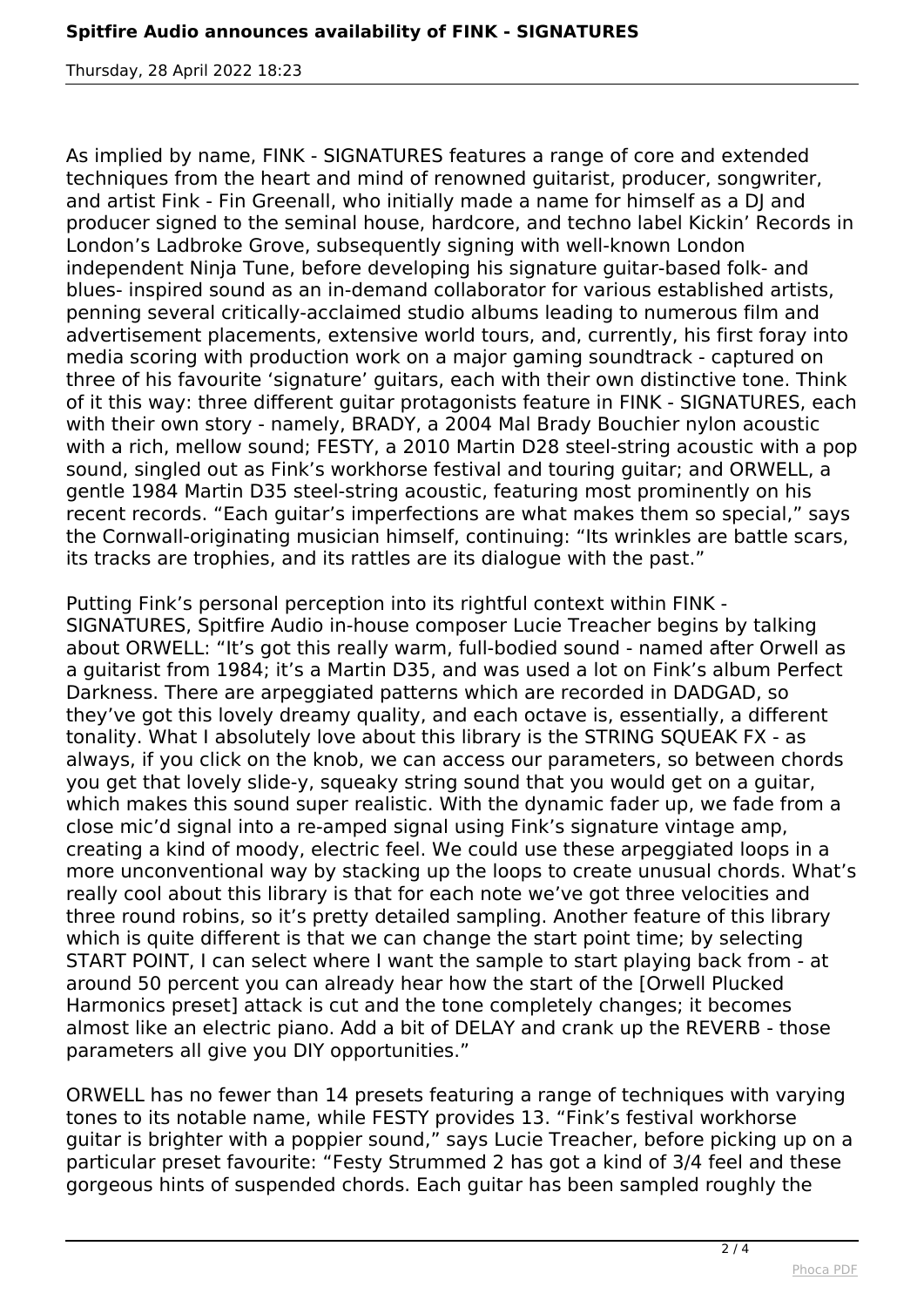*same way, so you've got very similar patches. We've also got these two-finger chords, which, if played at a slightly lower velocity, are more spread."*

*BRADY brings another 11 presets into play. "This is Fink's original signature nylon guitar, lent to him by guitar-maker Mal Brady just to tie him over, but it's still with him 20 years later," Lucie Treacher reveals. "Having been to radio stations all over the world, studios, and at the mercy of various baggage handlers, it's still with us, and it's got a lovely rich sound. Obviously being a nylon guitar, all our one-shot articulations are lovely and mellow. We've also got our ...Pulled Chords, and these can be just used individually, so they're without the rhythm of the loops."*



*And as if that was not enough to be getting on with, FINK - SIGNATURES also comes complete with seven PERCUSSION presets made up of tempo-synced, percussive loops played on BRADY, FESTY, and ORWELL, plus percussive hits on different guitar cases, as well as foot-stomps. "Sort of squeaks and creaks using the palm of the*